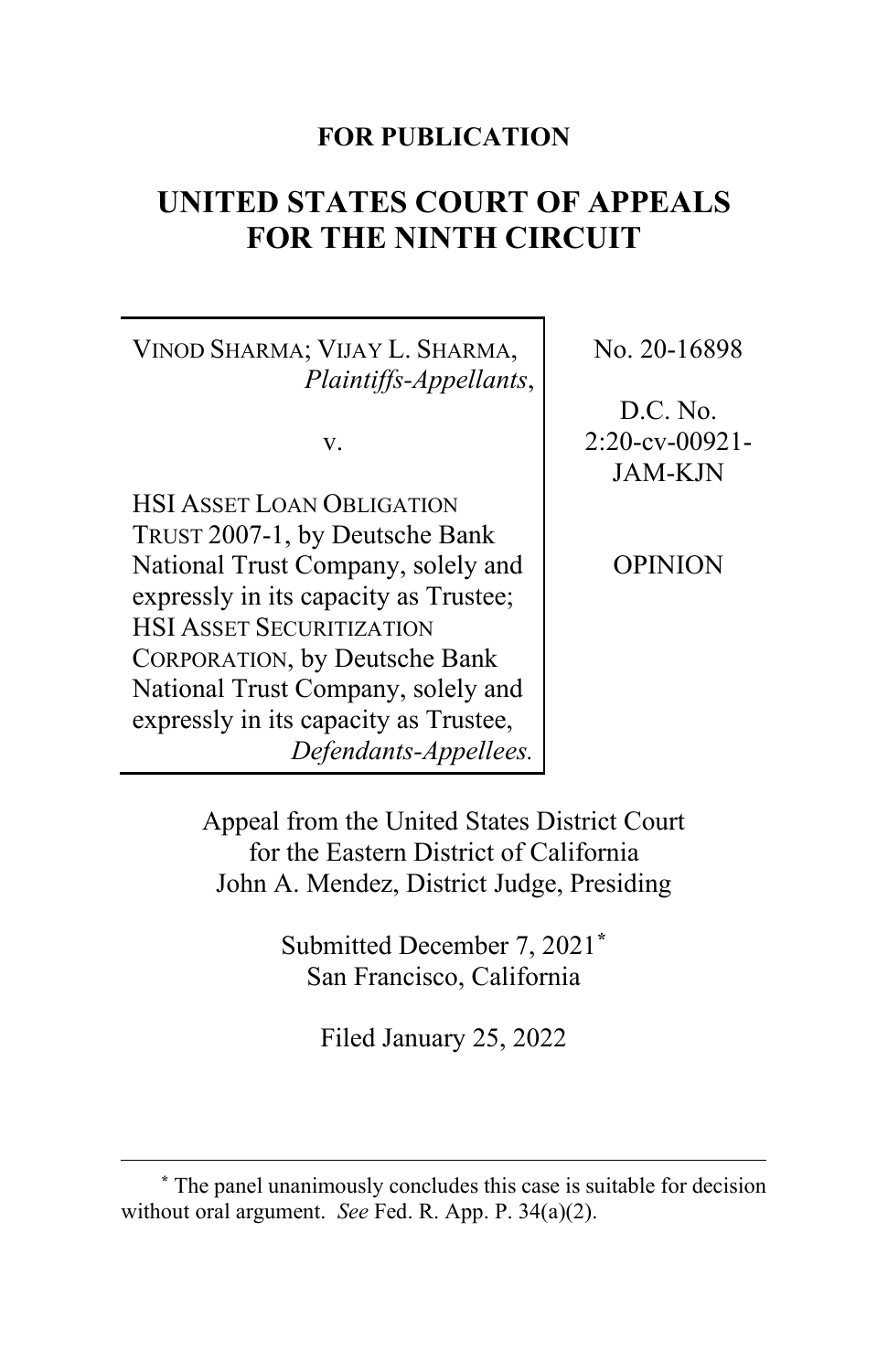Before: Carlos F. Lucero,**[\\*\\*](#page-1-0)** Sandra S. Ikuta, and Lawrence VanDyke, Circuit Judges.

Opinion by Judge VanDyke

# **SUMMARY[\\*\\*\\*](#page-1-1)**

## **Removal Jurisdiction**

Reversing the district court's dismissal of a wrongful foreclosure action and remanding, the panel held that the district court erred in denying plaintiffs' motion to remand the action to the state court from which it had been removed to federal court by a party not named in the complaint.

The removing party argued that, as trustee for one of the named defendants, it was entitled to remove the lawsuit because it was the "real party defendant in interest." Disagreeing with the Second Circuit, the panel held that, under the plain language of 28 U.S.C. § 1441(a), only a named defendant may remove an action to federal court.

<span id="page-1-0"></span>**<sup>\*\*</sup>** The Honorable Carlos F. Lucero, United States Circuit Judge for the U.S. Court of Appeals for the Tenth Circuit, sitting by designation.

<span id="page-1-1"></span>**<sup>\*\*\*</sup>** This summary constitutes no part of the opinion of the court. It has been prepared by court staff for the convenience of the reader.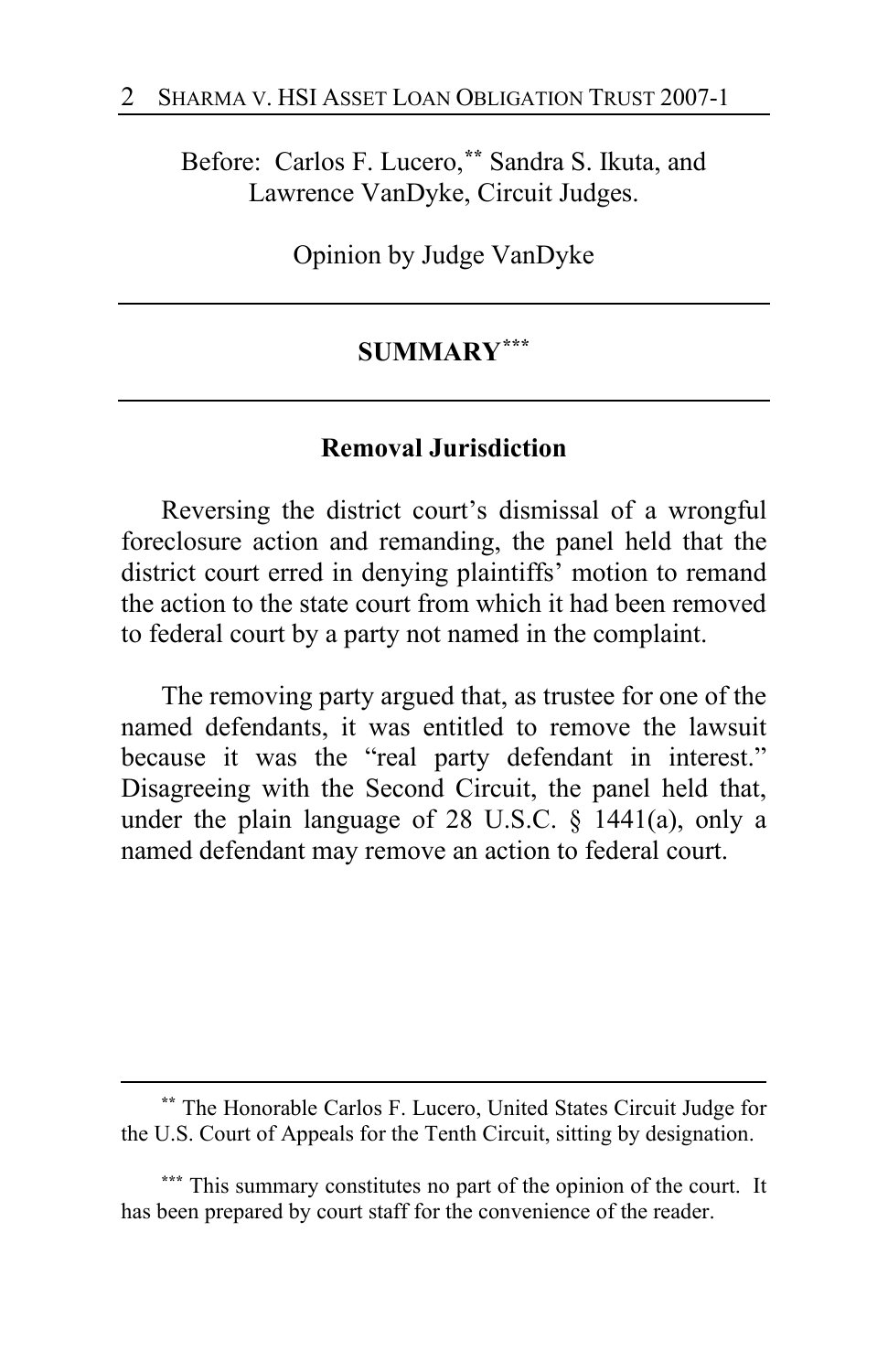### **COUNSEL**

Vinod Sharma and Vijay L. Sharma, Elk Grove, California, pro se Plaintiffs-Appellants.

Karin Dougan Vogel, Mark G. Rackers, and Melissa A. Freeling, Sheppard Mullin Richter & Hampton LLP, San Diego, California, for Defendants-Appellees.

#### **OPINION**

VANDYKE, Circuit Judge:

Vinod and Vijay Sharma appeal the district court's dismissal of their wrongful foreclosure action. We are asked to resolve two issues on appeal: (1) whether the district court erred by failing to remand this action when removed to federal court by a party not named in the complaint (referred to by the district court as an unnamed "real party defendant in interest"), and (2) whether the district court erred in dismissing the Sharmas' claims as barred by res judicata. We have jurisdiction pursuant to 28 U.S.C. § 1291, and reverse the district court's denial of the Sharmas' motion to remand. Because we direct the district court to remand this case, we do not consider whether the Sharmas' claims are barred by res judicata.

#### **BACKGROUND**

This is the Sharmas' second lawsuit alleging wrongful foreclosure and other related claims stemming from the foreclosure and subsequent sale of a single-family home in Elk Grove, California. The Sharmas purchased the property in July 2000 and refinanced in April 2007. A few years later, the Sharmas defaulted on the loan and American Brokers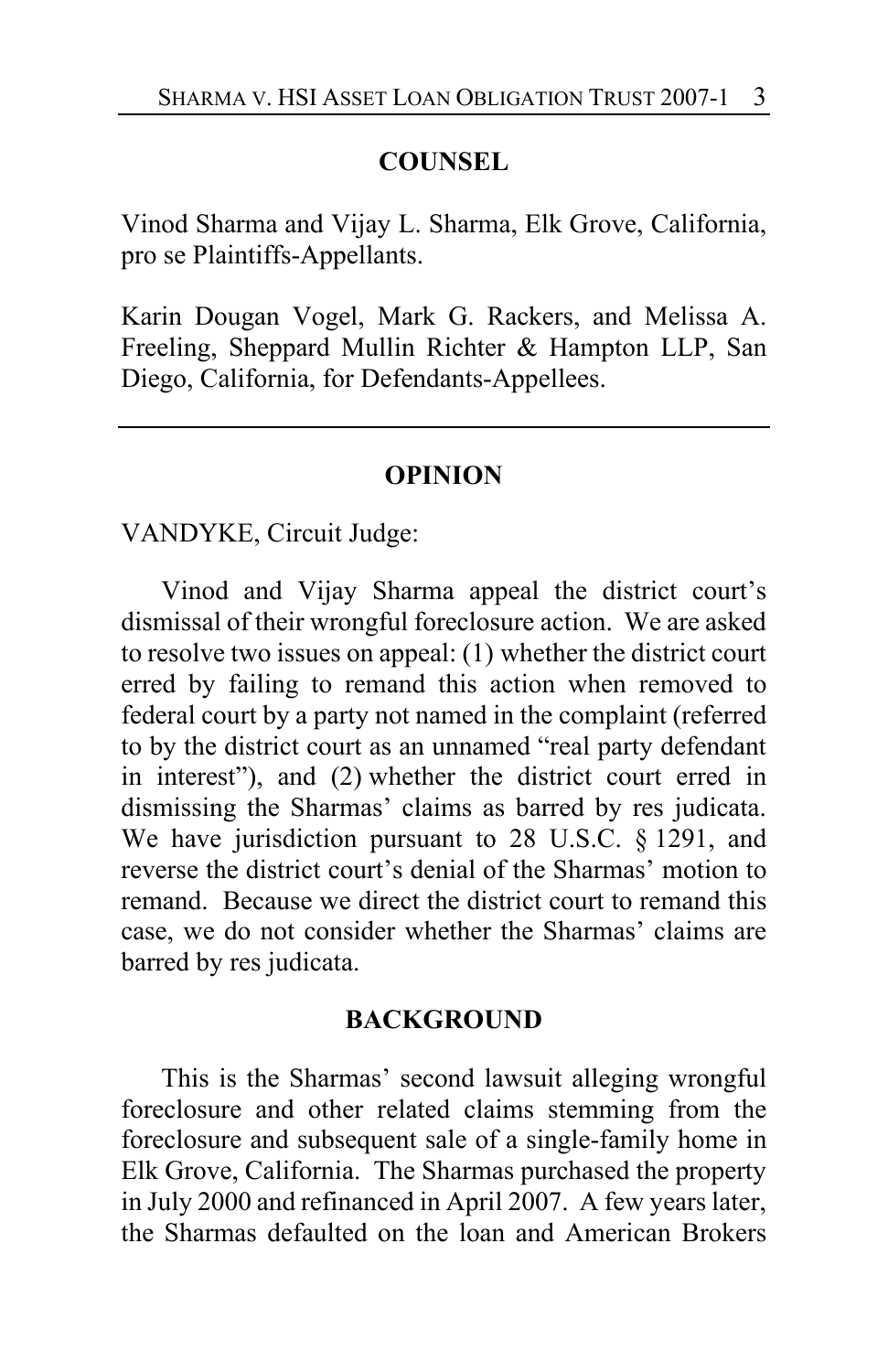Conduit initiated foreclosure proceedings and ultimately sold the property to Deutsche Bank National Trust Company (DBNTC) as Trustee for HSI Asset Loan Obligation Trust 2007-1.

The Sharmas filed their first wrongful foreclosure lawsuit in state court on August 26, 2010, almost immediately after the foreclosure. The state court dismissed that action with prejudice on January 28, 2013, and an appeal was dismissed on April 25, 2013. The Sharmas then vacated the property and it was sold to a third party in December 2013, and sold again in 2016.

The Sharmas filed the instant lawsuit in California state court on July 18, 2019, against HSI Asset Loan Obligation Trust and HSI Asset Securitization Corporation. DBNTC, a party not named in the Sharmas' lawsuit, removed the lawsuit to federal court on May 4, 2020. Shortly after DBNTC removed, the Sharmas asked the district court to remand the lawsuit. DBNTC countered that, despite not being named as a defendant in the lawsuit, as trustee for HSI, one of the named defendants, it was entitled to remove the lawsuit because it was the "real party defendant in interest."

The district court agreed with DBNTC and applied a judicially-created exception to 28 U.S.C. § 1441(a), relying on the Second Circuit's decision in *La Russo v. St. George's University School of Medicine*, 747 F.3d 90 (2d Cir. 2014).**[1](#page-3-0)** That decision has never been addressed by our court. We find that the district court erred by relying on the Second Circuit's *La Russo* decision, and that it should have

<span id="page-3-0"></span>**<sup>1</sup>** The district court adopted a magistrate judge's findings and conclusions on August 31, 2020. This opinion refers to those findings and conclusions as decisions of the district court.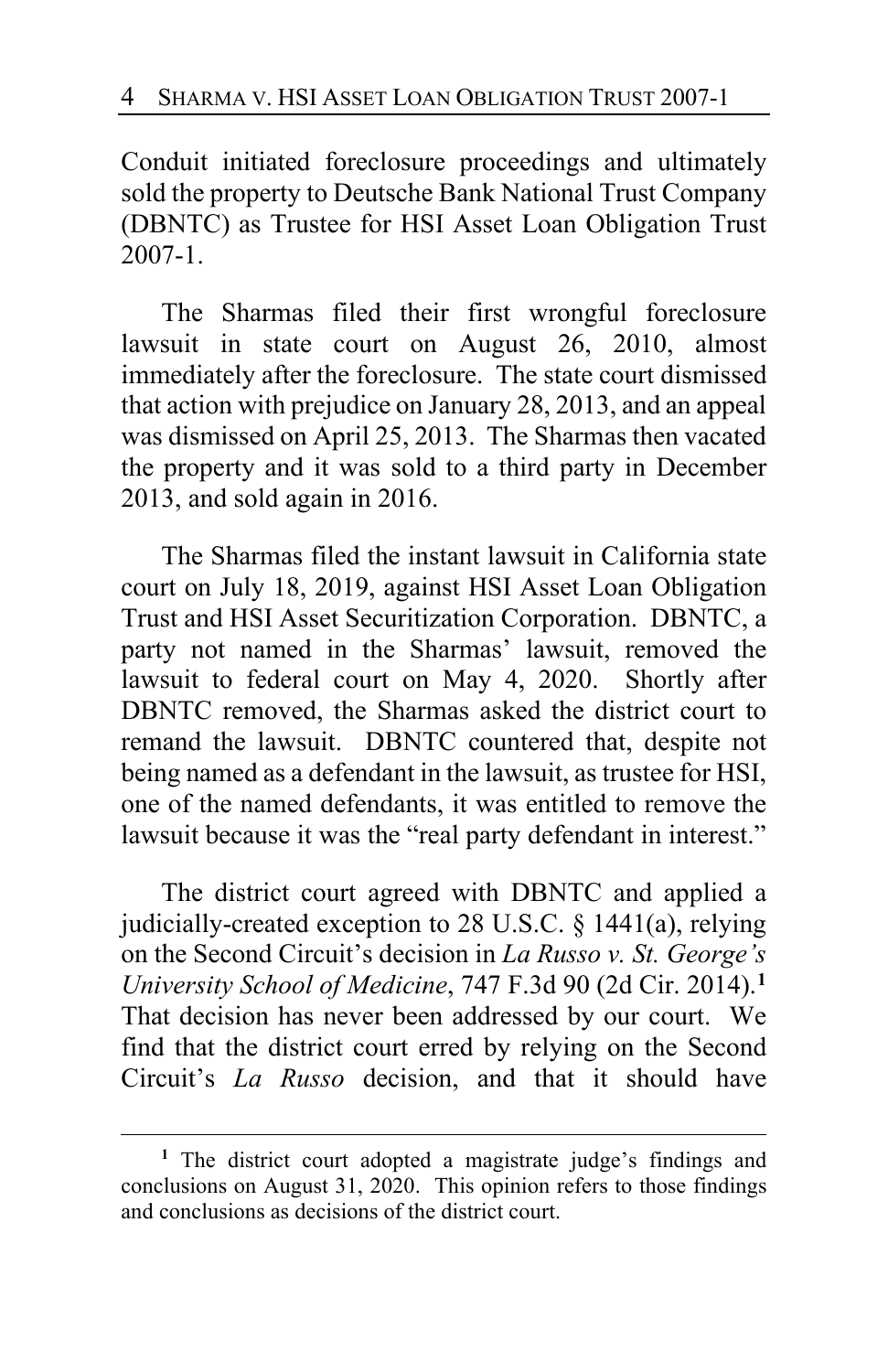remanded this case based on the plain language of 28 U.S.C.  $§$  1441(a).

#### **STANDARD OF REVIEW**

Removal is a question of federal subject matter jurisdiction that is reviewed de novo. *See Providence Health Plan v. McDowell*, 385 F.3d 1168, 1171 (9th Cir. 2004); *Abraham v. Norcal Waste Systems, Inc*., 265 F.3d 811, 819 (9th Cir. 2002). Thus, the district court's decision of whether to remand a removed case is reviewed de novo. *See Corona-Contreras v. Gruel*, 857 F.3d 1025, 1028 (9th Cir. 2017); *Nevada v. Bank of America Corp*., 672 F.3d 661, 667 (9th Cir. 2012). Even when a party fails to object to removal, we review de novo whether the district court has subject matter jurisdiction. *Schnabel v. Lui*, 302 F.3d 1023, 1029 (9th Cir. 2002). "A 'defendant seeking removal has the burden to establish that removal is proper.'" *Canela v. Costco Wholesale Corp.*, 971 F.3d 845, 849 (9th Cir. 2020) (citation omitted).

#### **DISCUSSION**

The district court erred when it denied remand. The text of 28 U.S.C § 1441(a) authorizes only a "defendant or the defendants" to remove an action to federal court. No named defendant did so here. Because an unnamed party removed this case, the district court should have remanded it instead of retaining jurisdiction by applying the reasoning set out in *La Russo*. Moreover, the *La Russo* rule applied by the district court creates ambiguity and confusion about when an unnamed and unserved defendant's 30-day deadline to remove a case begins and ends, and is contrary to Supreme Court precedent. *See Murphy Bros., Inc. v. Michetti Pipe Stringing, Inc.*, 526 U.S. 344, 347–48 (1999) (explaining that 28 U.S.C. § 1446(b) requires more than receipt of a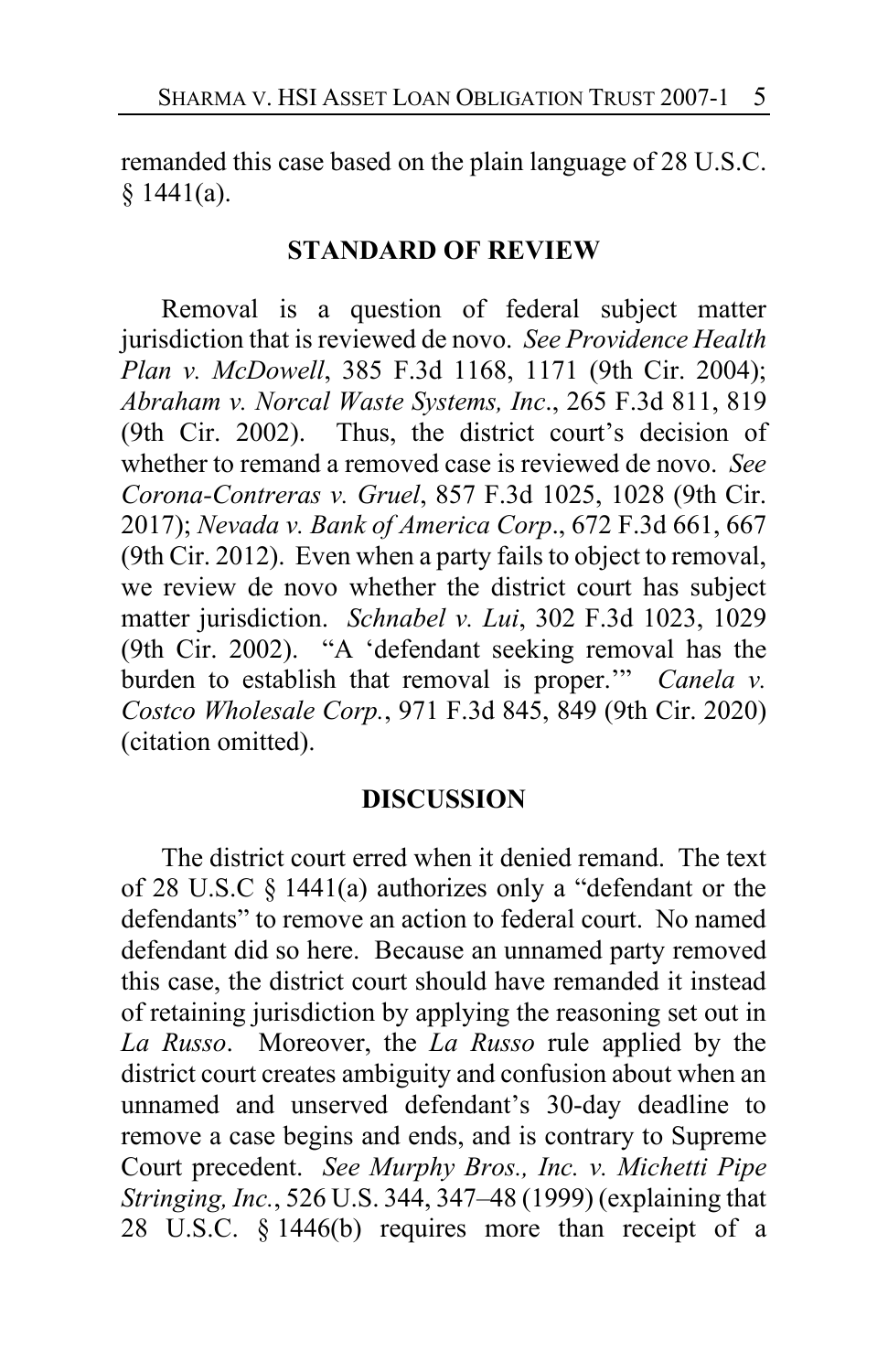complaint to start the 30-day removal clock for a named defendant who is not yet "under a court's authority"). To address that problem, and without acknowledging that its approach was contrary to *Murphy Brothers*, *La Russo* judicially modified the statutory deadline, relying on an outof-circuit district court case to state that a "real party defendant in interest" must remove within 30 days after it is "on notice that the wrong defendant has been named." *La Russo*, 747 F.3d at 96 (where a real party defendant in interest "seeks removal, it must act promptly because the 30 day interval in which it is permitted to do so, begins when it is 'on notice that the wrong company defendant has been named'") (quoting *Hillberry v. Wal-Mart Stores East, L.P*., No. Civ. A. 3:05CV-63-H, 2005 WL 1862087, at \*1 (W.D. Ky. Aug. 3, 2005)). This rule is contrary to both the language of 28 U.S.C. § 1446(b) and the holding in *Murphy Brothers*, both of which support a straightforward conclusion: the 30-day deadline for a defendant named in the complaint to remove a case to federal court begins when the defendant is subject to either service of the summons and complaint, or receipt of the complaint "through service or otherwise." *Murphy Bros.*, 526 U.S. at 347.

# **I. The Plain Meaning of 28 U.S.C. § 1441(a) Requires Remand.**

The federal removal statute provides that "any civil action brought in a State Court of which the district courts of the United States have original jurisdiction, may be removed by the *defendant or the defendants*" to the appropriate federal district court. 28 U.S.C. § 1441(a) (emphasis added). In the context of  $\S$  1441(a), "the term 'defendant' refers only to the party sued by the original plaintiff." *Home Depot U.S.A. Inc. v. Jackson*, 139 S. Ct. 1743, 1746 (2019). "We strictly construe the removal statute against removal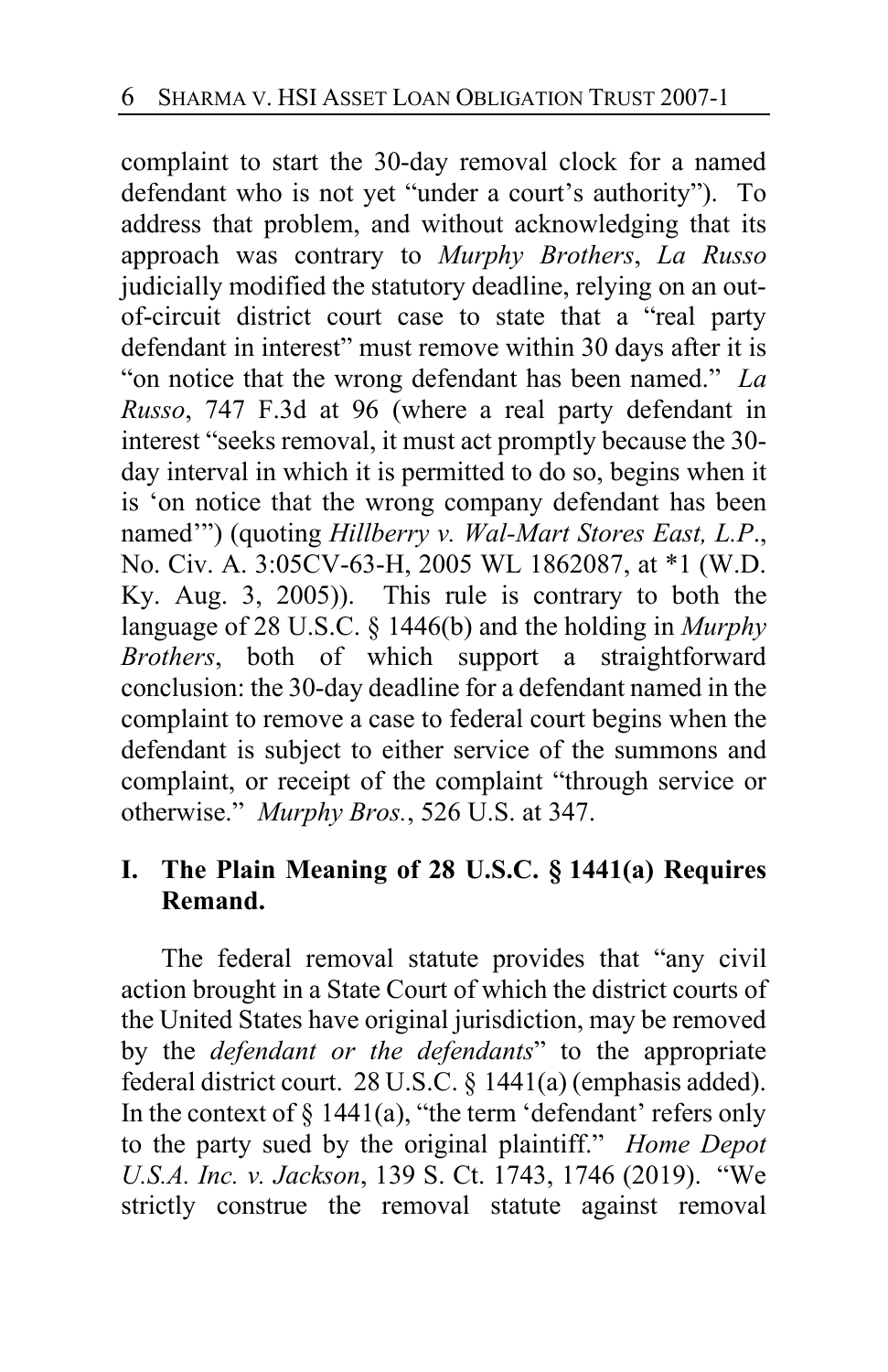jurisdiction." *Gaus v. Miles, Inc*., 980 F.2d 564, 566 (9th Cir. 1992) (citations omitted). Therefore, we do not base our statutory interpretation on "the policy goals behind" the statute. *Home Depot*, 139 S. Ct. at 1748 (internal quotation and citation omitted).

Here, the district court allowed an unnamed party to remove the case to federal court. The text of  $\S$  1441(a) specifically limits the ability to remove to the "defendant or the defendants," and contains no language allowing mistakenly omitted parties, wrongly excluded parties, or any other type of non-defendant to remove an action to federal court. 28 U.S.C. § 1441(a) ("Except as otherwise *expressly provided by Act of Congress*, any civil action brought in a State Court of which the district courts of the United States have original jurisdiction, may be removed by the *defendant or the defendants*, to the district court of the United States for the district and division embracing the place where such action is pending." (emphasis added)); *see also Home Depot*, 139 S. Ct. at 1749 (observing that "the limits Congress has imposed on removal show that it did not intend to allow [even] all defendants an unqualified right to remove").

The Sharmas sued HSI Asset Loan Obligation Trust and HSI Asset Securitization Corporation in California state court. The removal statute allowed either named defendant to remove the Sharmas' case to federal court. But neither did. Instead, DBNTC filed a notice of removal purporting to be the "real party in interest." If Congress meant to allow a "real party defendant in interest" to remove an action on behalf of a named defendant, it could have written the statute that way. *See Am. Tobacco Co. v. Patterson*, 456 U.S. 63, 68 (1982) ("[O]ur starting point must be the language employed by Congress, and we assume that the legislative purpose is expressed by the ordinary meaning of the words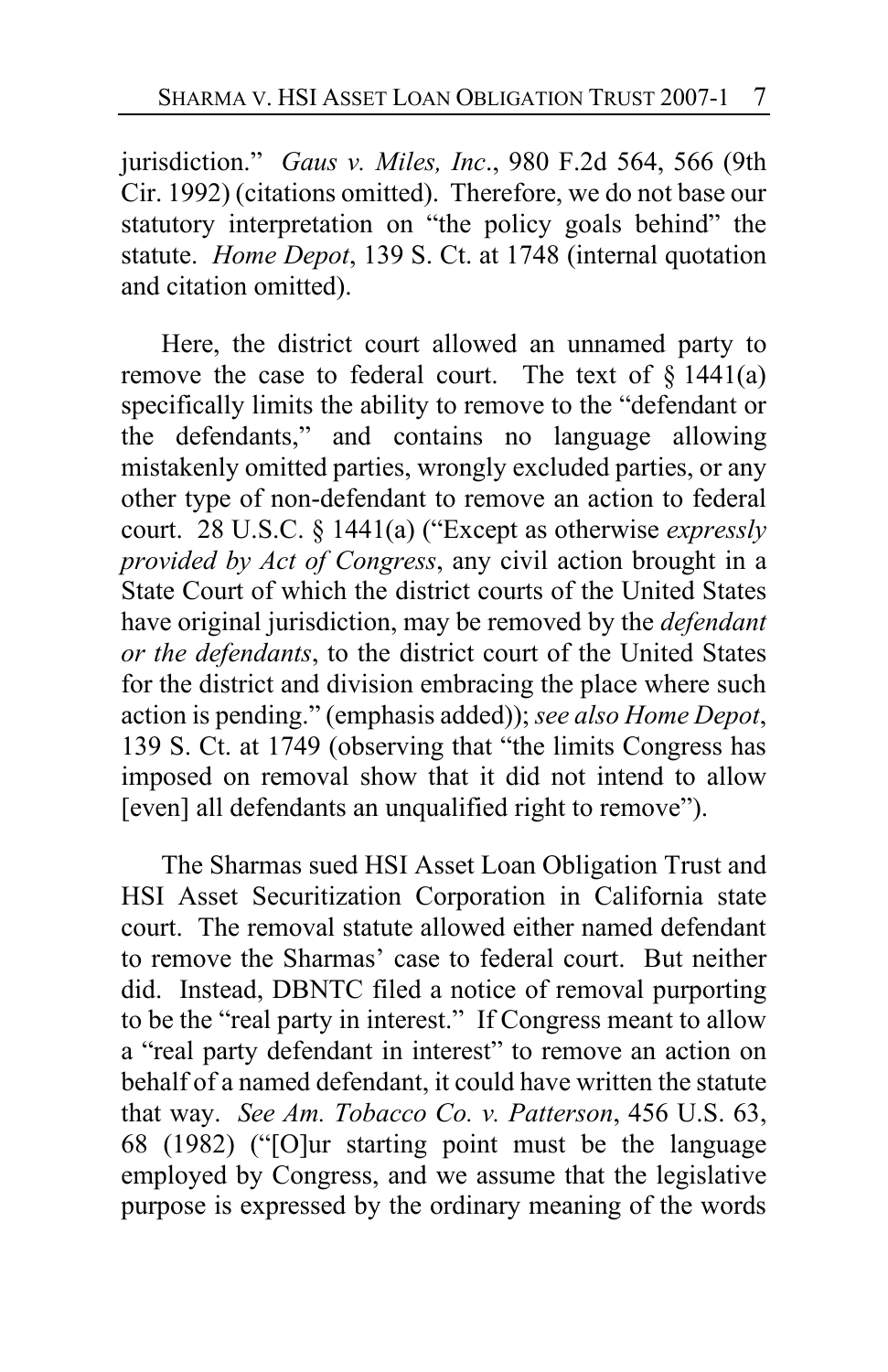used." (internal quotations and citations omitted)); *see also Home Depot*, 139 S. Ct. at 1749 (providing examples of other removal provisions in which "Congress has clearly extended the reach of the statute to include parties other than the original defendant").

Accordingly, the district court erred when it stated that "[e]ven when a party is not named in an action, such as when the party is mistakenly omitted from the initial complaint or a plaintiff names the wrong defendant, the intended defendant is allowed to remove to federal court." Because no actual defendant removed this case, the district court should have remanded it to state court.

# **II. The Extratextual** *La Russo* **Rule Creates Ambiguity and a Procedural Trap for Unnamed but Interested Parties.**

To support its position that DBNTC properly removed the case as an "intended" defendant, the district court relied on a judicially-created exception to  $\S$  1441(a) recognized by the second circuit in *La Russo*. **[2](#page-7-0)** The *La Russo* rule provides that an unnamed "real party defendant in interest" can

<span id="page-7-0"></span>**<sup>2</sup>** In *La Russo*, the Second Circuit openly acknowledged that it was adopting a judicially-made exception that departs from the actual language of the removal statute, noting that the phrase "real defendant in interest" "does not appear in the Federal Rules of Civil Procedure, including Rule 17, or in the removal statute." *La Russo*, 747 F.3d at 96. The court nonetheless adopted the rule based primarily on the practice of certain out-of-circuit district courts, and declared that "the concept of a 'real party defendant in interest' is not only entirely valid, it is an important aspect of removal jurisprudence, despite the absence of the phrase from Rule 17 or elsewhere in the Federal Rules of Civil Procedure." *Id*. at 97. Contrary to *LaRusso*, a district court has no authority to assert jurisdiction over a state court action that was not properly removed pursuant to the plain language of 28 U.S.C. § 1441(a).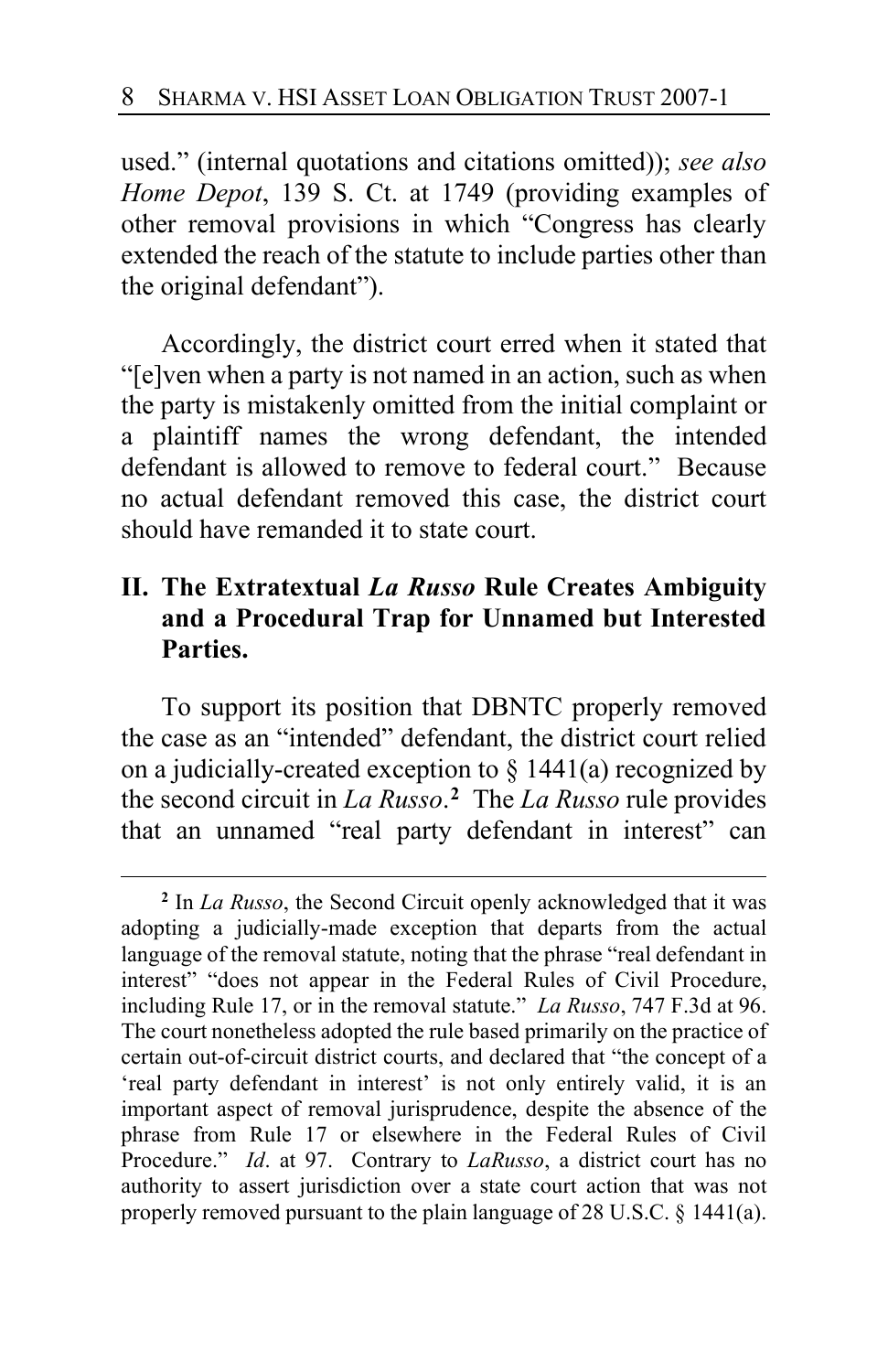remove a lawsuit to federal court when a plaintiff incorrectly or improperly names the wrong defendant in its pleadings. *La Russo*, 747 F.3d at 96. While at odds with the text of the removal statute, the rule holds some superficially intuitive practical appeal. In this case, for example, the district court concluded that DBNTC is the proper defendant to litigate the case as trustee for HSI. Instead of remanding the case and requiring DBNTC to join the state lawsuit before removing, applying the *La Russo* rule appears to efficiently cut out some middle steps by allowing DBNTC to remove without first intervening in state court, or waiting to be added after the plaintiffs discover they named the wrong entities.

But as any seasoned litigator will attest, convenience is rarely the impetus behind most jurisdictional rules, and absolving parties of an inconvenient step is not a sufficient justification to ignore the text of a congressionally-enacted statute and usurp jurisdiction from a state court. *See Exxon Mobil Corp. v. Allapattah Services, Inc*., 545 U.S. 546 (2005) ("[T]he district courts may not exercise jurisdiction absent a statutory basis."). Even if a court had authority to remove a case based on a judge-made exception to a removal statute, any perceived practical appeal to judicially altering § 1441(a) becomes quite *impractical* when considering how the rule would interact with other statutory requirements for removal. For example, allowing a "real party defendant in interest" to remove a case creates confusion about how to enforce the 30-day deadline for removal required by § 1446(b). *See* 28 U.S.C. § 1446(b) ("The notice of removal ... shall be filed within 30 days after the receipt by the defendant, through service or otherwise, of a copy of the initial pleading . . . or within 30 days after the service of summons upon the defendant if such initial pleading . . . is not required to be served on the defendant, whichever period is shorter."). Moreover, as *Murphy Brothers* explained, the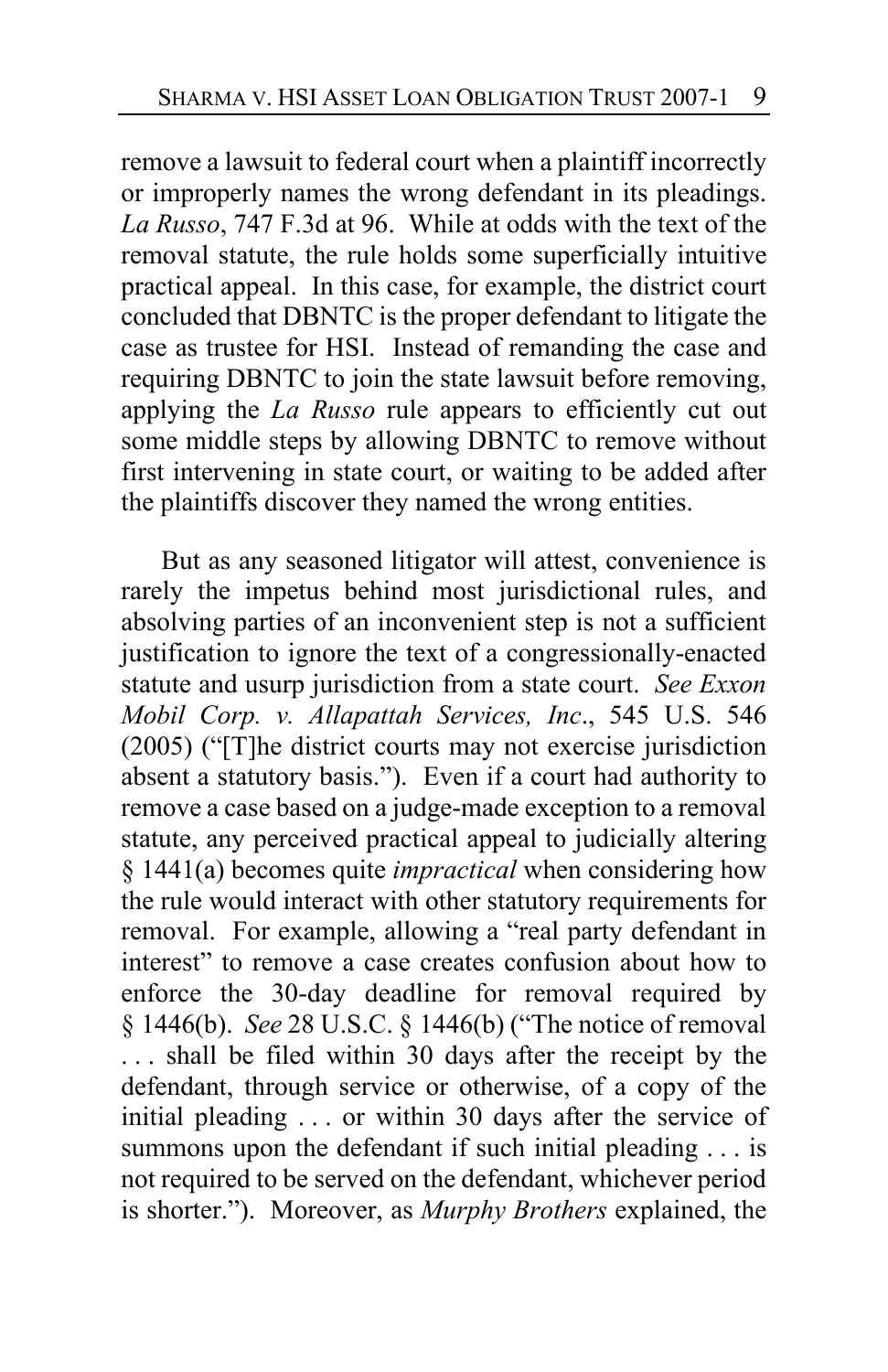30-day time to remove "is triggered by simultaneous service of the summons and complaint, or receipt of the complaint, 'through service or otherwise,' after and apart from service of the summons, but not by mere receipt of the complaint unattended by any formal service." 526 U.S. at 348. Because an unnamed party is rarely under a court's authority, *La Russo* crafted a workaround to modify this 30 day deadline and service requirement so that it could apply to an unnamed "real party defendant in interest." *La Russo*, 747 F.3d at 96–97. *La Russo* thus requires technically *nondefendants* to remove within 30 days of being put "on notice that the wrong company defendant has been named." *Id*. This requirement not only presents practical administrative difficulties—because a non-party must subjectively determine when it is sufficiently "on notice" in this context, and file within 30 days of that date or risk forever losing the opportunity to remove, even if it is later added as a named defendant—but it is also inconsistent with the Supreme Court's authoritative analysis of § 1446(b) in *Murphy Brothers*.

In *Murphy Brothers*, the Supreme Court considered actions sufficient to trigger the 30-day removal deadline under  $§$  1446(b), and explained that "a named defendant's time to remove is triggered by simultaneous service of the summons and complaint, or receipt of the complaint, 'through service or otherwise,' after and apart from service of the summons, *but not by mere receipt of the complaint unattended by any formal service*." *Murphy Bros.*, 526 U.S. at 347–48 (emphasis added). The Court recognized that it would make little sense to enforce a removal deadline before a defendant actually joins a lawsuit, and explained that "it would take a clearer statement than Congress has made . . . to set removal apart from all other responsive acts, to render removal the sole instance in which one's procedural rights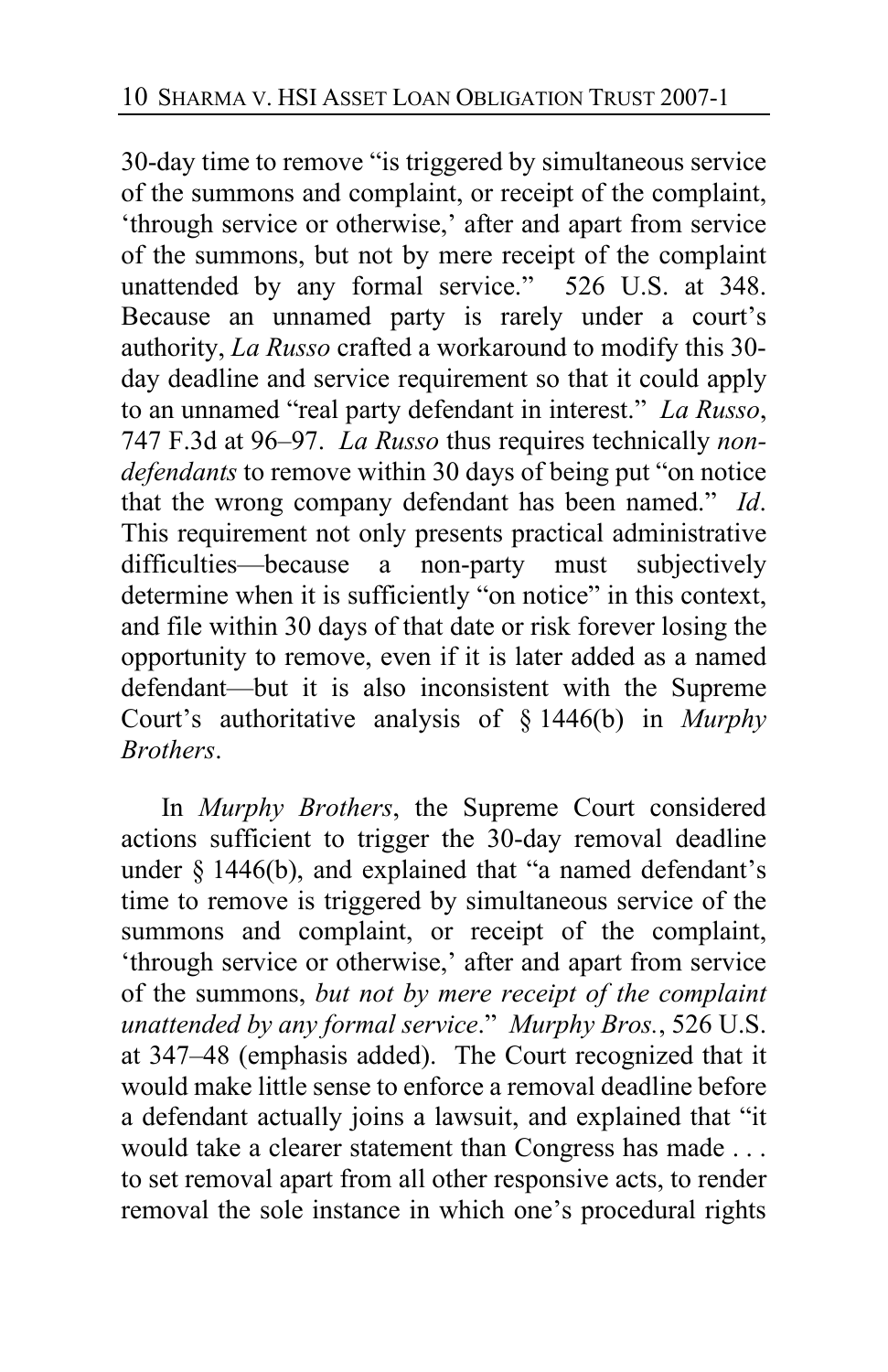slip away before service of summons, *i.e.*, before one is subject to any court's authority." *Id*. at 356. In other words, according to *Murphy Brothers*, mere unofficial notice of a lawsuit is not enough to bring even a named (but unserved) defendant under a court's authority and therefore trigger the 30-day removal deadline. *See also Anderson v. State Farm Mut. Auto. Ins. Co*., 917 F.3d 1126, 1130 (9th Cir. 2019) (applying *Murphy Brothers* and explaining that a defendant cannot be expected to engage in litigation until the defendant is formally brought under the court's authority). A fortiori, therefore, mere unofficial notice of a lawsuit cannot be enough to bring an *un*named *non-*defendant under the court's authority and therefore trigger the 30-day removal deadline. Such a conclusion would be contrary to *Murphy Brothers*.

When considering the *La Russo* rule in light of *Murphy Brothers*, the *La Russo* rule begins to look more like the *La Russo* trap. It requires an unnamed party who thinks it may later become an actual defendant to make the indeterminate determination of when the 30-day countdown clock for removal begins, *before* that party is even properly under the court's jurisdiction. And if the unnamed party guesses wrong and chooses to remove the case too late? According to *La Russo*, the request would be untimely, and that party would be barred from removing the case—even if that party later becomes an actual defendant. *La Russo*, 747 F.3d at 96 (explaining that an unnamed party "must act promptly" to remove a case after notice before the 30-day interval for removal expires). Not only is the *La Russo* rule contrary to the text of the federal removal statute, its extratextual requirements create unnecessary uncertainty for non-parties that might later join or be joined as a defendant in a state court action. Therefore, even if a court had authority to assert removal jurisdiction not authorized by Congress, *LaRusso*'s judge-made rule is unworkable.